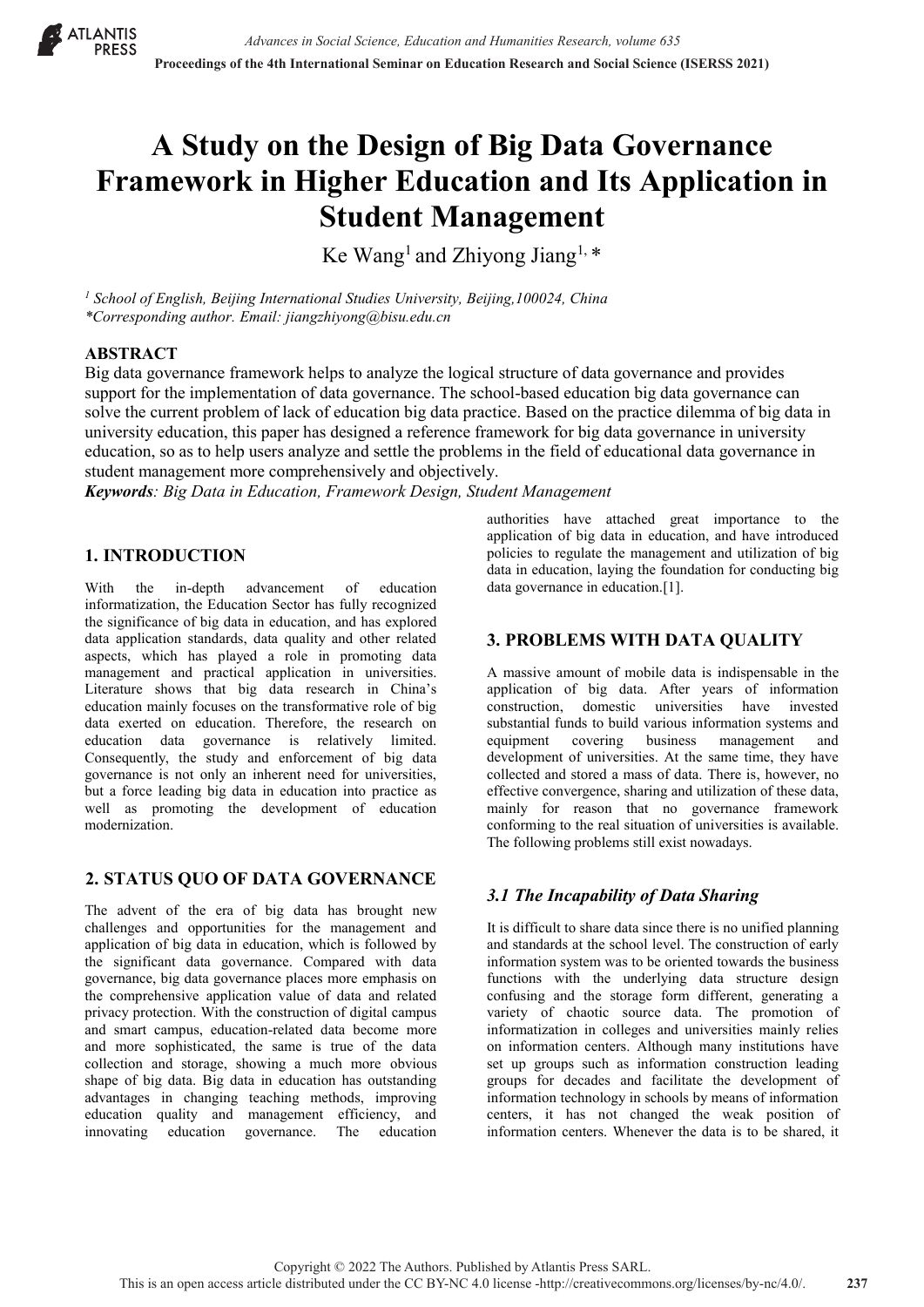would always be delayed or resisted by other departments, which makes the originally real-time data sharing stuck in a state of lag.[2].

## *3.2 The Irregularity of Data's Quality*

The quality of data varies. During the construction and operation of early business systems, there were a quantity of problems, for example, non-standardized software design, unreasonable data structure design and nonverification of key data. Many systems were self-built by various departments who basically manage data according to their current business. Business systems that require multi-departmental collaboration with each other have poor collaboration mechanisms, resulting in quality problems like data duplication and data conflicts. Thus, data is not shared.

## *3.3 The Disorder of Data Management Authority*

Situations like disorder of data management authority, unclear coordination mechanism within the school, and non-uniform data management authority system also occur. The maintenance of data is scattered in different departments, and permissions on the modification, sharing, and disclosure of data are disordered. Besides, the poor data linkage and common occurrence of data quality and data security problems have rendered trouble for relevant business which cannot receive support of data's update in a timely manner as required, let alone sustain the real-time scientific decision-making of schools.

# *3.4 The Deficiency of Data Lifecycle Management*

Data lifecycle management, which contains multiple stages including collection, production, storage, conversion, and application, is missing. In response to this phenomenon, whereas most of the managers of business systems are nonprofessional technical personnel who possess inferior information capability, weak awareness of data lifecycle management, and want of knowledge of the processes and systems in management. A large amount of historically retained cold data cannot be effectively identified and processed. All of this increases the difficulty and cost of data processing and weakens users' ability in data cognition, analysis, and application.

## *3.5 The Blank of Supervision of Data Application*

There are regulatory gaps likewise in data application that bring issues of privacy protection and data security. In the whole life cycle of data, both the technical means as encryption, desensitization, log tracking and data auditing, and the legal and standardized daily use management are needed. Moreover, for a long time, not enough attention has been paid to the protection of students' privacy. Sensitive information as numbers of students' ID, that of mobile phone and bank cards are often unconsciously disclosed. Therefore, the lack of evidence on how to deal with privacy protection has caused a certain degree of trouble for the development of big data in education.

# *3.6 The Insufficiency of Application of Data Innovation*

The innovative application of data is an inevitable process to realize the value of data. Information systems built in the early days did not support data interfaces that could be accessed, and it was difficult to extract data. Even though some information systems provided corresponding functions, they were comparatively simple and could not meet the needs of data openness. The exploitation of rich open interfaces of data involves not only technical factors, but institutional elements of data privacy, its security, and economic factors, which to a certain extent affect the development of innovation services of data. In spite of the fact that many a college have opened data service application interfaces, the scope and degree of openness are restricted, and there is no environment and atmosphere for teachers, students, and social forces to participate in the innovation of big data services in education.

## **4. DESIGN OF FRAMEWORK FOR THE GOVERNANCE OF BIG DATA IN HIGHER EDUCATION**

In order to overcome the current dilemma of data, big data governance in university education should not only be supported from the technical environment and guaranteed from the institutional one, but needs to be dealt with according to the actual situation of the school by combining the data status and development goals of the institutions. This paper proposes a new reference framework for big data governance in education aiming at achieving innovative data applications and avoiding data risks. In addition, standards and policies and new organizational structures are to be formulated to assist the completion.

An important function of data governance is to establish a system of standards. Abiding by the interrelated standards can make the processing of data transactions achieve uniformity and standardization, ensure the consistency and readability of the meaning of data, and improve the effectiveness of data sharing. According to the whole life cycle management of data, the characteristics of the standards of data itself and its future development trends include basic standards, data standards, technical standards, etc.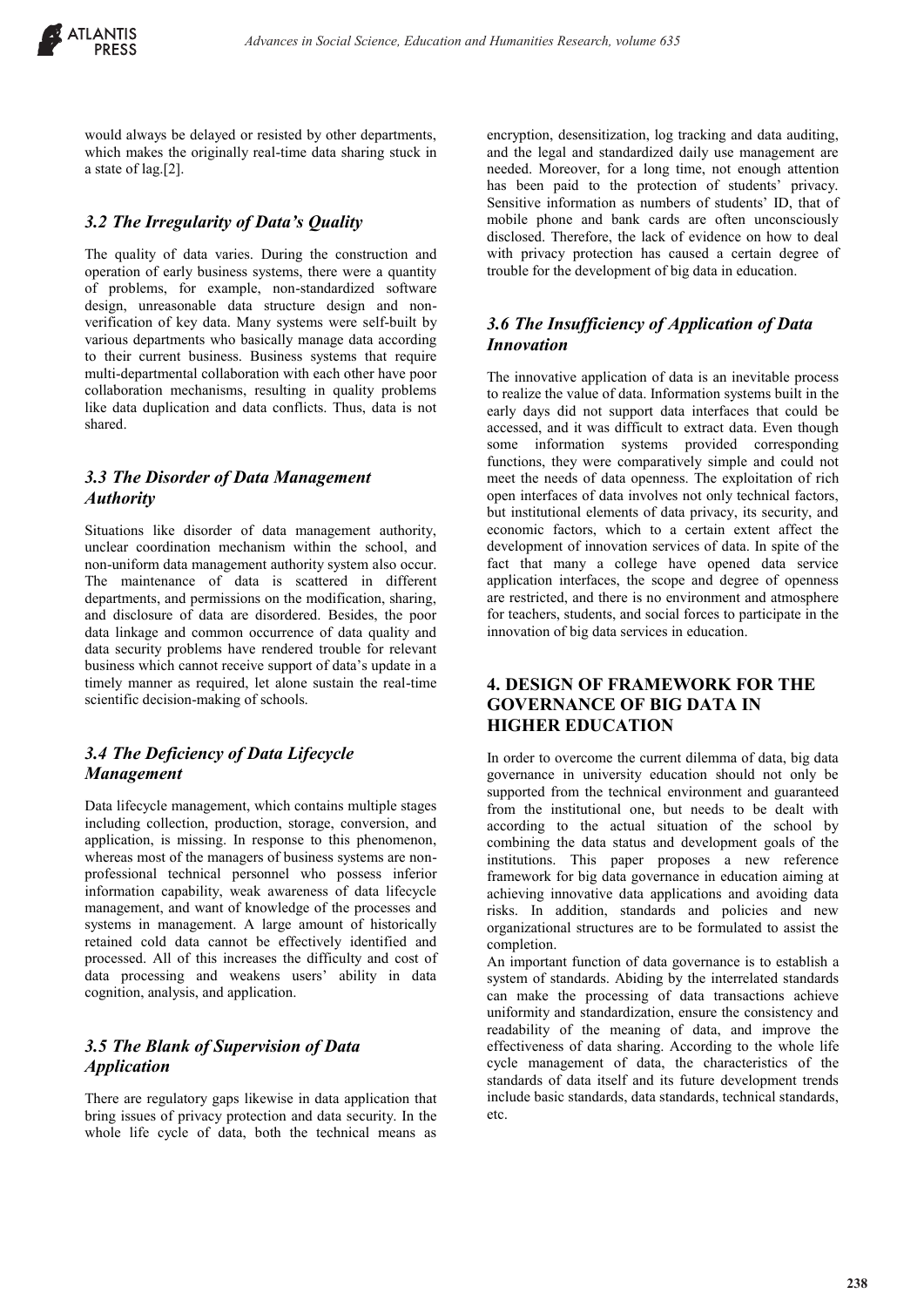The organizational structure defines the organizational structure and responsibilities responsible for data matters, and a stable organizational structure and clear delineation of responsibilities is a guarantee for which the data governance be carried out effectively. A formal organizational structure is usually promulgated through a document issued by the university. In contrast, the informal one is formed spontaneously by university business departments and information centers in accordance with the requirements of process of business data without clear planning. The responsibilities among the departments involved are vague and unstable, which may lead to interruption of business if personnel adjustment occurs.

The data policy is a concrete measure for the achievement of the data strategy objectives, it contains the definition of data sources and data types, as well as the principles of data governance, guiding and regulating the implementation of data governance projects. Depending on the needs of the data strategy objectives, the data policy can be long-term or phased. The process for access to students' personal information is, firstly, the required data items and illustration of their use should be submitted by the requesting department, then the items ought to be reviewed and approved by the competent department and information center respectively, lastly, the data manager grants the requesting department's access to the data for a certain period.

The technology platform is located at the bottom of the system framework, it also serves as the basic support for data policy. With the expansion of the connotation and extension of big data, the traditional data technology system needs to be rapidly upgraded to one that capable of supporting big data management, processing, and application. The big data technology system should consist of big data acquisition technology, distributed big data processing technology, big data application and services, and other aspects. Universities is required to combine their existing technology systems and development goals, at the same time select suitable big data platform providers for the purpose of establishing a data service technology platform that can support the whole life cycle of data.

#### **5. IMPLEMENTATION STRATEGIES FOR BIG DATA GOVERNANCE IN HIGHER EDUCATION**

Big data in education is a process of gradual accumulation, which cannot solely be achieved by the construction of a big data management platform. The effectuation of data governance is a complex, iterative and spiralling course. Corresponding strategies are expected to speed up the smooth implementation of data governance and the achievement of its goals.

# *5.1 Raise Data Awareness and Establish Data Thinking*

How to promote the healthy and orderly development of big data has become a hot spot of concern for education informatization nowadays. The understanding of big data cannot simply stay at the level of data processing and application, it should extend to having the data awareness and thinking. This requires leaders and administrators of universities to consider data from the source of thought, to acquire and cultivate the consciousness of speaking with data, employ data-driven mind in decision-making, management, and service, and abandon the mindset of relying on intuition and experience in the past. In consequence, creating an atmosphere of solving problems in the whole university by means of data.

# *5.2 Strengthen the Status of Informatization and Policy Support*

The accuracy of information services is the immediate demand of the students when it comes to their own business. As China reaches a further development in education informatization, informatization occupies an increasingly important position in education and teaching. In the organizational structure of colleges and universities, therefore, the status of informatization department should be upgraded, the organizational structure of big data development be set up, and the responsibilities of departments and personnel be clarified. It is also necessary to strengthen the policy support, and make sure the information system construction centralize expenditure and management. Furthermore, the colleges may set up specific funds for informatization construction. The information systems that need to be built by each department ought to be controlled from the source by the information center which organizes experts to demonstrate, approve and accept.

# *5.3 Enhance the Construction of Informatization Personnel*

As a brand-new industry, big data requires professional ability and quality of talents. It is essential to lay emphasis on both the introduction of professional talents and cultivation and motivation of existing personnel. This work is composed of reinforcing the capacity of professionals in the informatization department, attaching importance to the training of personnel who undertake informatization work in various departments, bringing into play the collaborative innovation ability of faculty, staff, and students, and encouraging collaborative innovation among faculty, students, and social forces.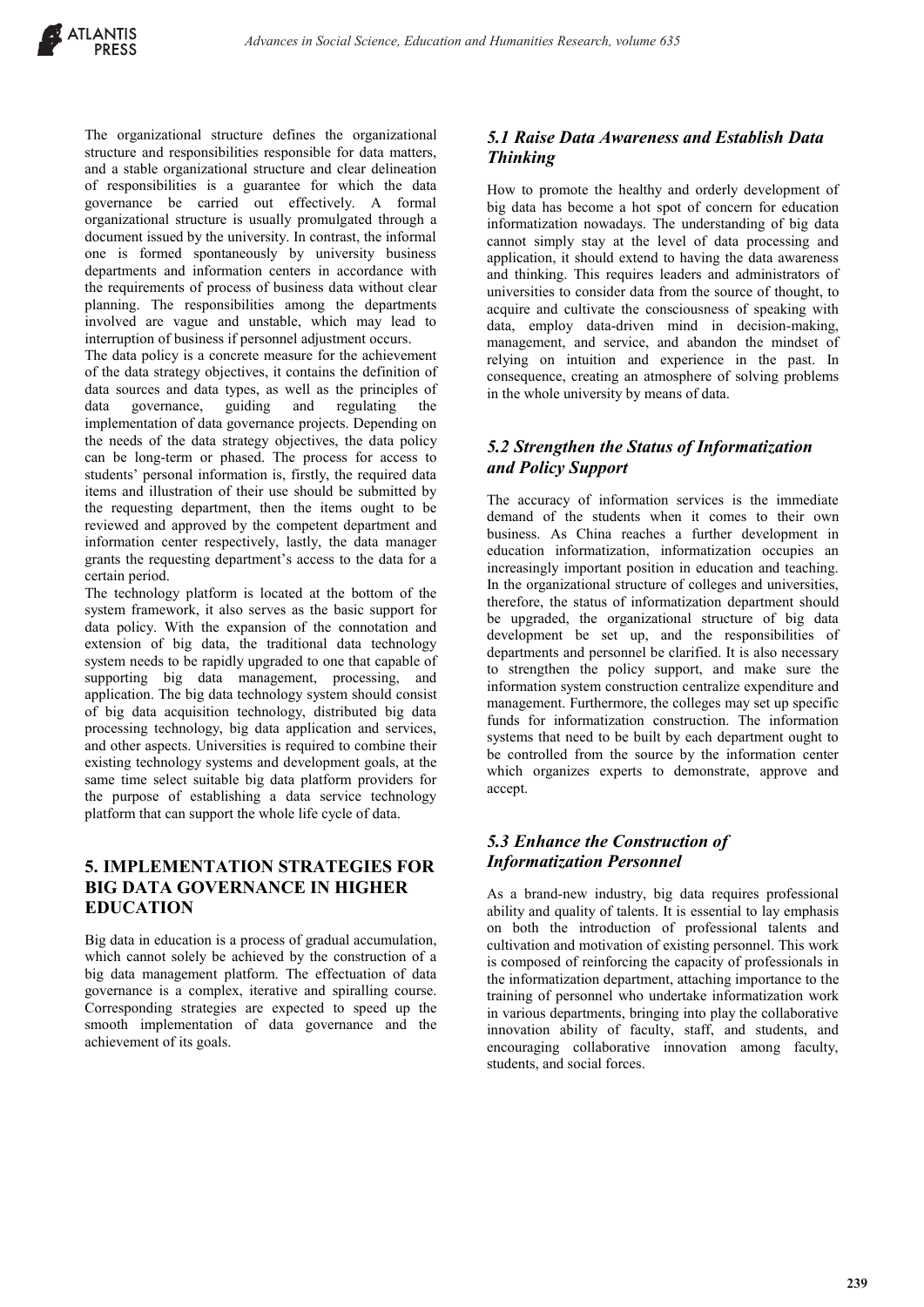

#### *5.4 Plan for Data Strategy Goals*

There is the necessity to plan for data strategy goals and implement these in a multi-phase and gradual way. The characteristics of big data regulate that the value and risk of data are difficult to assess quantitatively. Accordingly, data strategy goals should be focused on its achievability, with multi-stage goals and step-by-step implementation. They are based on the current situation of data and the data needs of stakeholder groups like faculty, administrators, and students. The data needs of the user groups are both the driver of data governance and the basis for assessing the achievement of goals.

#### *5.5 Advance Governance with Effectiveness*

Data governance is a complicated program that demands massive investment in terms of human and financial resources and continuous improvement. Too often, excessive investment without significant results at the school leadership or at the authority level leads to disruptions in governance. On account of this, universities may select business departments with a strong awareness of informatization, use small local data projects as entry points to address the pain points of business departments in management and services, such as student epidemic control data. They should optimize their business processes, improve management efficiency and service capacity, stimulate internal demand of business subjects, and gradually advance it from point to an area.

#### *5.6 Design Data Sharing and Quality Control Mechanisms in Advance*

The construction of previous information systems was in most cases business-oriented and lacked cognition in data sharing and control in procurement, construction, and operation, resulting in data disorder and data conflicts in the integration procedure in schools at a later stage, which often consumed a lot of resources for data cleaning, conversion, and integration. It is an essential prerequisite for the schools to design data sharing and quality control mechanisms in advance, make clear requirements in the procurement plan, and build the system strictly according to the former plan. In the implementation and operation stage, the information center should monitor data flow and data quality in real time and provide timely feedback on data problems, so as to realize the consistency between business systems and data centers.

#### **6. CONCLUSION**

Big data governance in education is capable of projecting, guiding, and supervising the definition, generation and use of data from the school's strategic targets, providing a theoretical basis and practical path for solving the dilemmas faced by big data in university education, promoting big data in university education towards practice, boosting data value realization and risk management, and enhancing data service capabilities. This paper has put forward a reference framework for big data governance in higher education, as well as implementation strategies for data governance, which can help universities and researchers analyze and solve problems in the field of education data governance in a more comprehensive and objective manner.

#### **ACKNOWLEDGMENT**

This work was supported by the 2020 Key Project of Party Construction and Ideological and Political Work of The Propaganda Department of the Party Committee of Beijing International Studies University -- Research on the Governance Framework design of Big Data in University Education and its application in Student Management (11171053)

#### **REFERENCES**

[1] Jiang Dongxing, Fu Xiaolong et al. "Discussion on the Construction of Wisdom Campus in Universities Under the Background of Big Data." Journal of East China Normal University (Natural Science Edition), S1, 2015, pp.119-125.

[2] Pei Ying, Fu Shiqiu et al. "Visualization Analysis of Hot Topics in Big Educational Data Research and Existing Problems." Distance Education in China, vol, 12, 2017, pp. 46-53.

[3] Wang Yongyan. "On Modern Construction and Path Choice of Education Governance Capacity in the Age of Big Data." E-education Research, vol.8, no.38, 2017, pp.44-49.

[4] Wei Dajiang. A preliminary exploration of big data applications for student growth [R]. Nanjing: Beijing Xijia Chuangzhi Education Technology Co.,2017.

[5] Xu Xiaodong, Wang, Jinhua et al. "Data Governance in the Higher Education." Research in Higher Education of Engineering, vol.5, 2015, pp. 25-30.

[6] Yang Xianmin, Wang Duhui et al. "Application Models and Policy Recommendations of Big Data in Education. E-education research, vol.9, no.36, 2015, pp. 54-61.

[7] Yu Peng, Li Yan. "Research on University Data Governance Under the Perspective of Big Data."